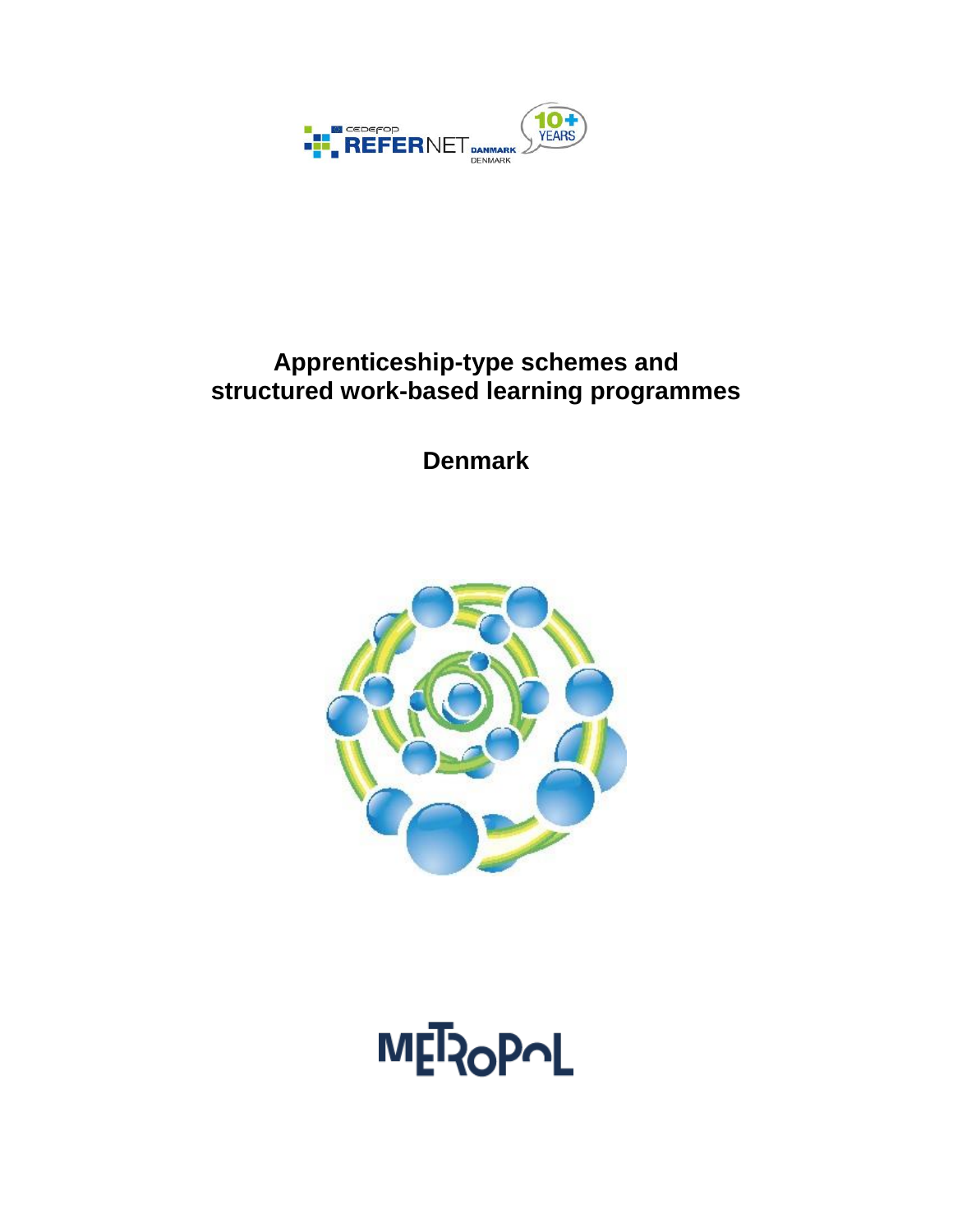This article on apprenticeship-type schemes and structured work-based learning programmes is part of a set of articles prepared within Cedefop's ReferNet network. It complements general information on VET systems available online at [http://www.cedefop.europa.eu/EN/Information-services/vet-in-europe-country](http://www.cedefop.europa.eu/EN/Information-services/vet-in-europe-country-reports.aspx)[reports.aspx.](http://www.cedefop.europa.eu/EN/Information-services/vet-in-europe-country-reports.aspx)

ReferNet is a European network of national partner institutions providing information and analysis on national VET to Cedefop and disseminating information on European VET and Cedefop work to stakeholders in the EU Member States, Norway and Iceland.

The opinions expressed in this article are not necessarily those of Cedefop.

The article is based on a common template prepared by Cedefop for all ReferNet partners.

The preparation of this article has been co-financed by the European Union and The Danish Ministry of Education..

Authors: Ole Dibbern Andersen and Katrine Kruse

© Copyright Metropolitan University College / Danish National Centre for Development of Vocational Education and Training, 2014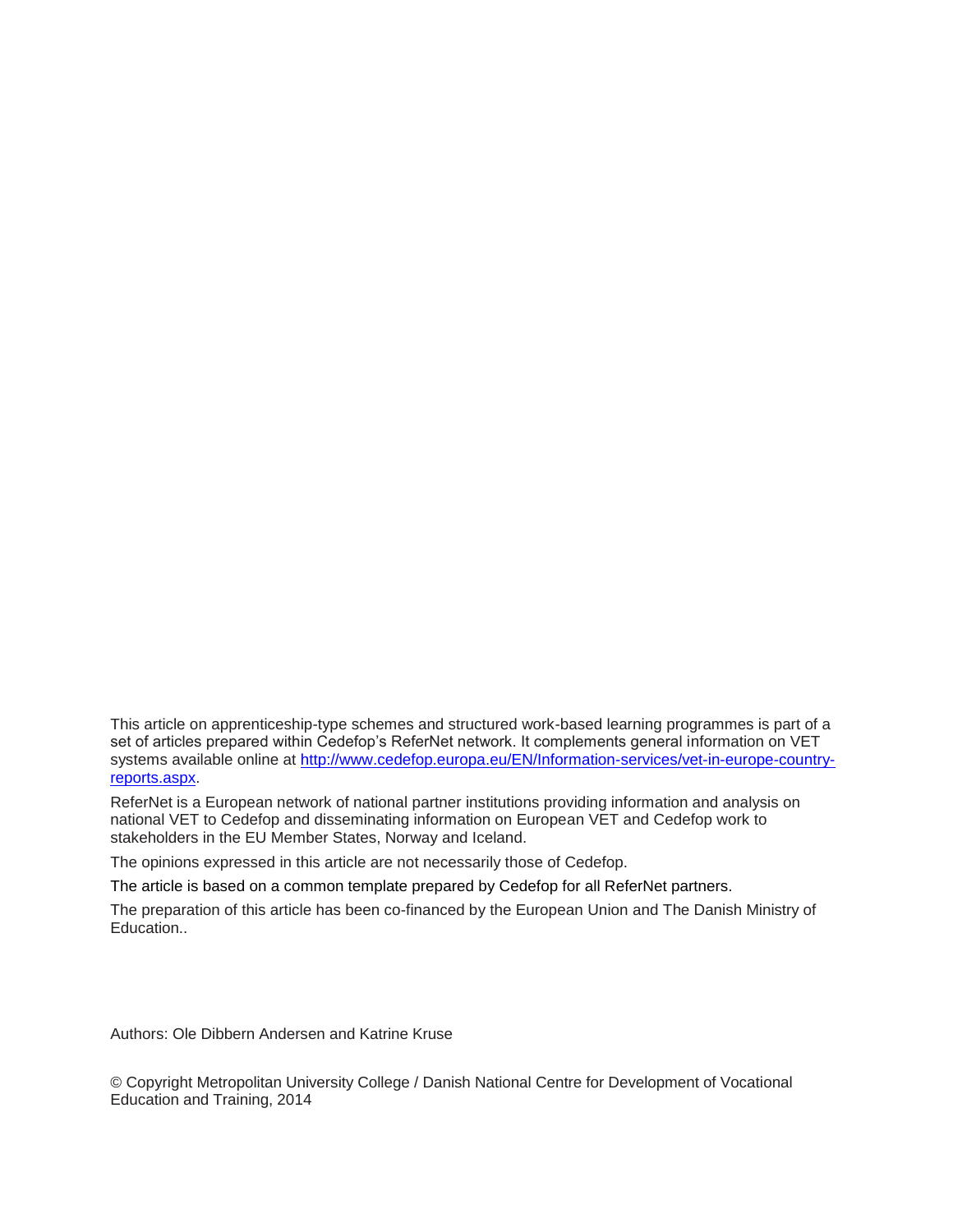## **Contents**

| А.   |                                                                               |  |
|------|-------------------------------------------------------------------------------|--|
| A.1. |                                                                               |  |
| A.2. | Combined Vocational and General Upper Secondary Education, EUX-Programme (New |  |
| A.3. |                                                                               |  |
| A.4. |                                                                               |  |
| A.5. |                                                                               |  |
| В.   |                                                                               |  |
| B.1. |                                                                               |  |
| B.2. |                                                                               |  |
| B.3. |                                                                               |  |
| B.4. |                                                                               |  |
| B.5. | Quality assurance in work-based learning and/or apprenticeship 12             |  |
| B.6. |                                                                               |  |
| C.   |                                                                               |  |
| D.   |                                                                               |  |
|      |                                                                               |  |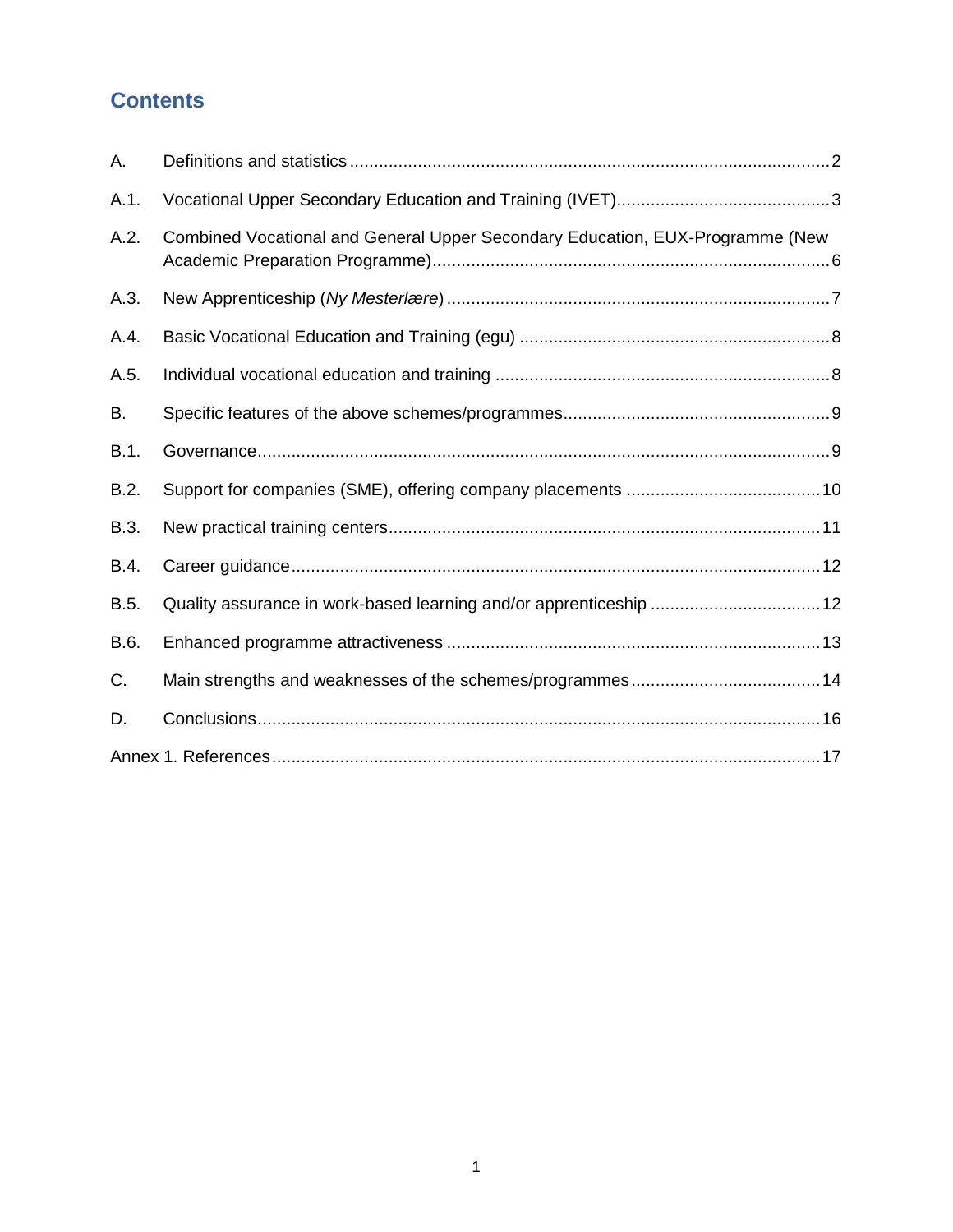## <span id="page-3-0"></span>**A. Definitions and statistics**

In Denmark, apprenticeship curriculum leads to a formally recognized qualification and it is included in the national qualifications framework. It provides a full set of knowledge, skills and competences to give access to a specific occupation that is recognized by employers.

This article will describe apprenticeship-type schemes and work-based structured programmes in the field of VET, regulated by the Act on Vocational Education and Training.

The vast majority of the Danish VET schemes are placed at EQF-level 3 and 4 and few are placed at EQF-level 5.

The Danish VET system is part of the overall youth education system and aims at developing the general, personal and vocational skills of young people. The system is based on three main principles:

- the dual training principle, i.e. periods in school alternating with periods of training in an enterprise. This principle ensures that the apprentice acquire theoretical, practical, general and personal skills which are in demand by the labour market;
- the principle of social partner involvement, whereby the social partners take part directly in the overall decision making and daily running of the VET system;
- the principle of lifelong learning, i.e. the system is highly flexible, offering learners the possibility of taking part of a qualification now and returning to the VET system at a later point in time to add to their VET qualifications in order to access further and higher education. Furthermore, VET and continuing VET (CVET) are integrated in order to ensure coherence between different
- qualifications and competence levels.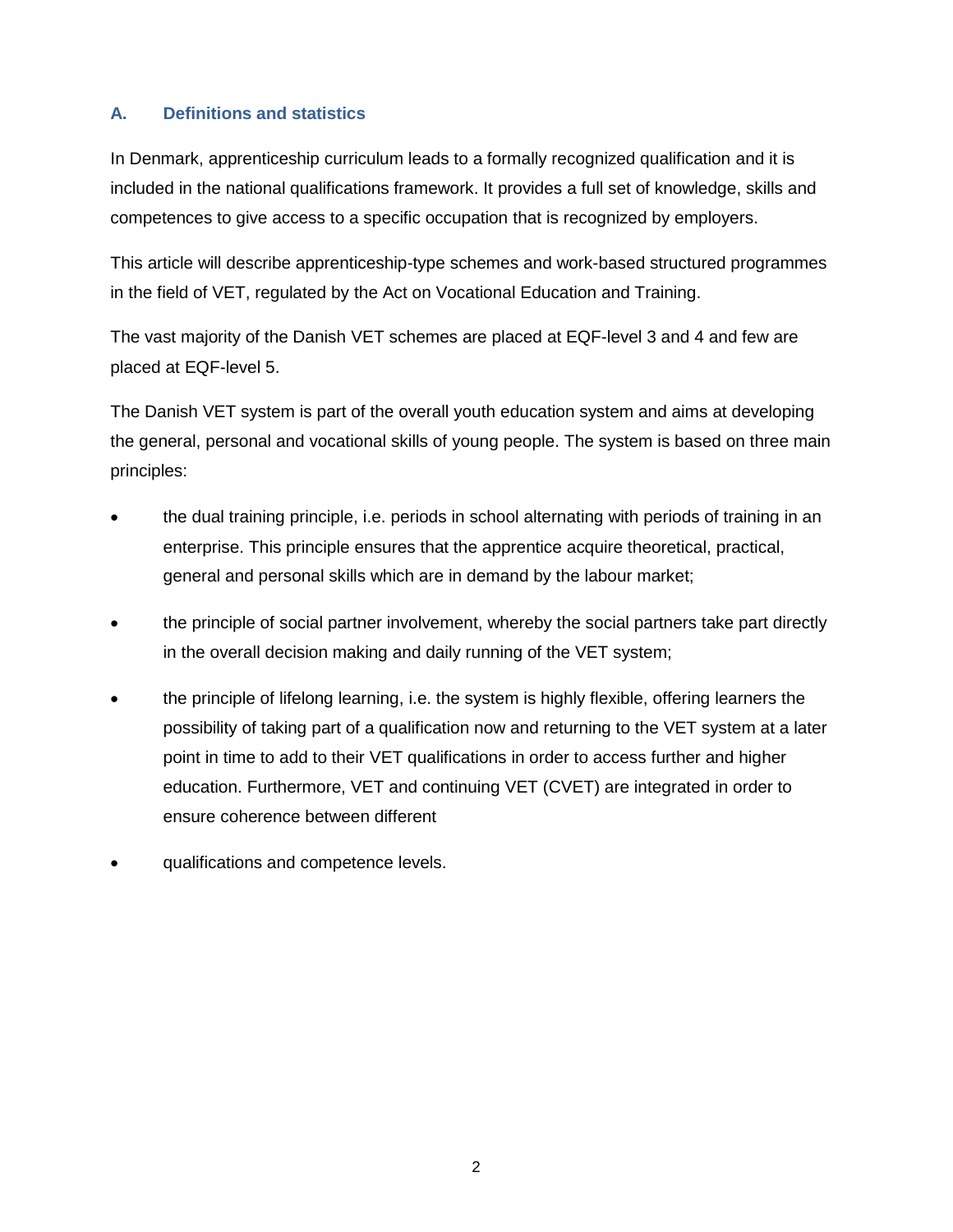The Danish system of apprenticeship-type schemes / work-based programmes consists of 5 key elements, which all lead to a formally recognised qualification that gives access to a specific group of occupation recognised by the employers. 1+2+3 gives access to fully qualify skilled jobs and 4+5 gives access to partial qualified skilled jobs. For all 5 elements the apprentice shall have a training agreement which is a legally binding contract with an enterprise:

- 1. Vocational Upper Secondary Education and Training (IVET)/*Erhvervsuddannelse*/EUD, which is the 'main road' used by the large majority of students
- 2. Combined Vocational and General Upper Secondary Education, EUX-Programme (New Academic Preparation Programme) – a relatively new pathway, used by highly motivated students aiming at obtaining a double qualification
- 3. New Apprenticeship (*Ny Mesterlære*), used by students with a practical approach to learning
- 4. Basic Vocational Education and Training (egu), used by students with a practical approach to learning
- 5. Individual vocational education and training, used by a very small minority of students

## <span id="page-4-0"></span>**A.1. Vocational Upper Secondary Education and Training (IVET)**

The Danish vocational upper secondary education and training programmes (IVET) are alternating or sandwich-type programmes, where practical training in a company alternates with teaching at a vocational college. The vast majority of all students and apprentices in the Danish VET system take this path.

IVET consist of a basic and a main programme. The student is required to have a training agreement with a company approved by the social partners (a confederation of representatives of employers and employees) in order to accomplish the main programme. There are 111 vocational education and training programmes in Denmark, each of which can lead to a number of vocational specializations.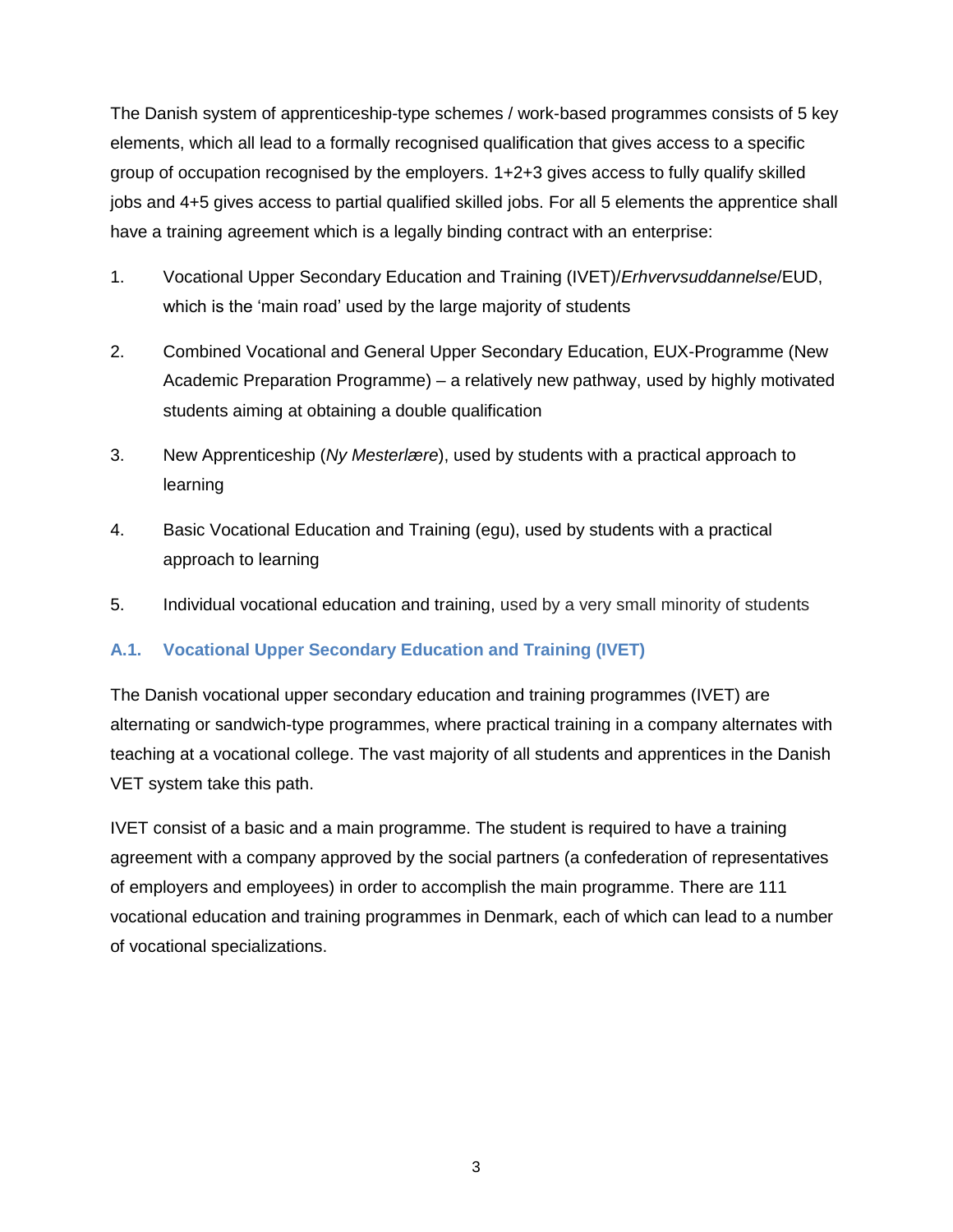Vocational upper secondary education and training (IVET) includes agricultural, commercial, maritime, technical, social and healthcare programmes. They typically start with a foundation course with duration of between 20 and 60 weeks. The basic/foundation course is generally college-based, although alternative pathways exist.

The duration of the programmes typically are 3-3½ years, but can be shorter or longer for certain programmes (from 1½ and up to 5 years). In order to complete the main course, the student must have a training agreement with an approved company which offers training. The agreement can cover all or parts of the basic course, but is compulsory for the main course.

Examples:

Social- and Healthcare Worker: approx. 1 year and 2 months (1. level)



IT-supporter: approx. 2 year and 6 months

| Basic introductory  | Workplace                        | Main     | Workplace    | Main     | Workplace    | Main             | <b>Workplace</b>          |
|---------------------|----------------------------------|----------|--------------|----------|--------------|------------------|---------------------------|
| course              | training                         | course   | training     | course   | training     | cours            | training                  |
| Usually<br>20 weeks | App. 12<br><b>MARKET COMPANY</b> | 11 weeks | App.24 weeks | 10 weeks | App.24 weeks | <b>MARGAZINE</b> | Rest of<br><b>Address</b> |

Carpenter: 4 year

| <b>Basic</b><br>introductory<br>course                          | Workplace<br>training | <b>Mate</b><br><b>CONTRACT</b>     | Workplace training | <b>Male</b><br><b>CONTRACTOR</b> |         | Workplace training | Male.<br><b>COUNTY</b> | Workplace training | Male.<br><b>CONTRACT</b> | Workplace training |  |
|-----------------------------------------------------------------|-----------------------|------------------------------------|--------------------|----------------------------------|---------|--------------------|------------------------|--------------------|--------------------------|--------------------|--|
| Main course (school)<br>Usually<br>Totally 25 weeks<br>20 weeks |                       |                                    |                    |                                  |         |                    |                        |                    |                          |                    |  |
| Mercantile: 4 year                                              |                       | Basic introductory course (school) |                    |                                  |         |                    | Workplace training     |                    |                          |                    |  |
|                                                                 |                       | 2 years                            |                    |                                  | 2 years |                    |                        |                    |                          |                    |  |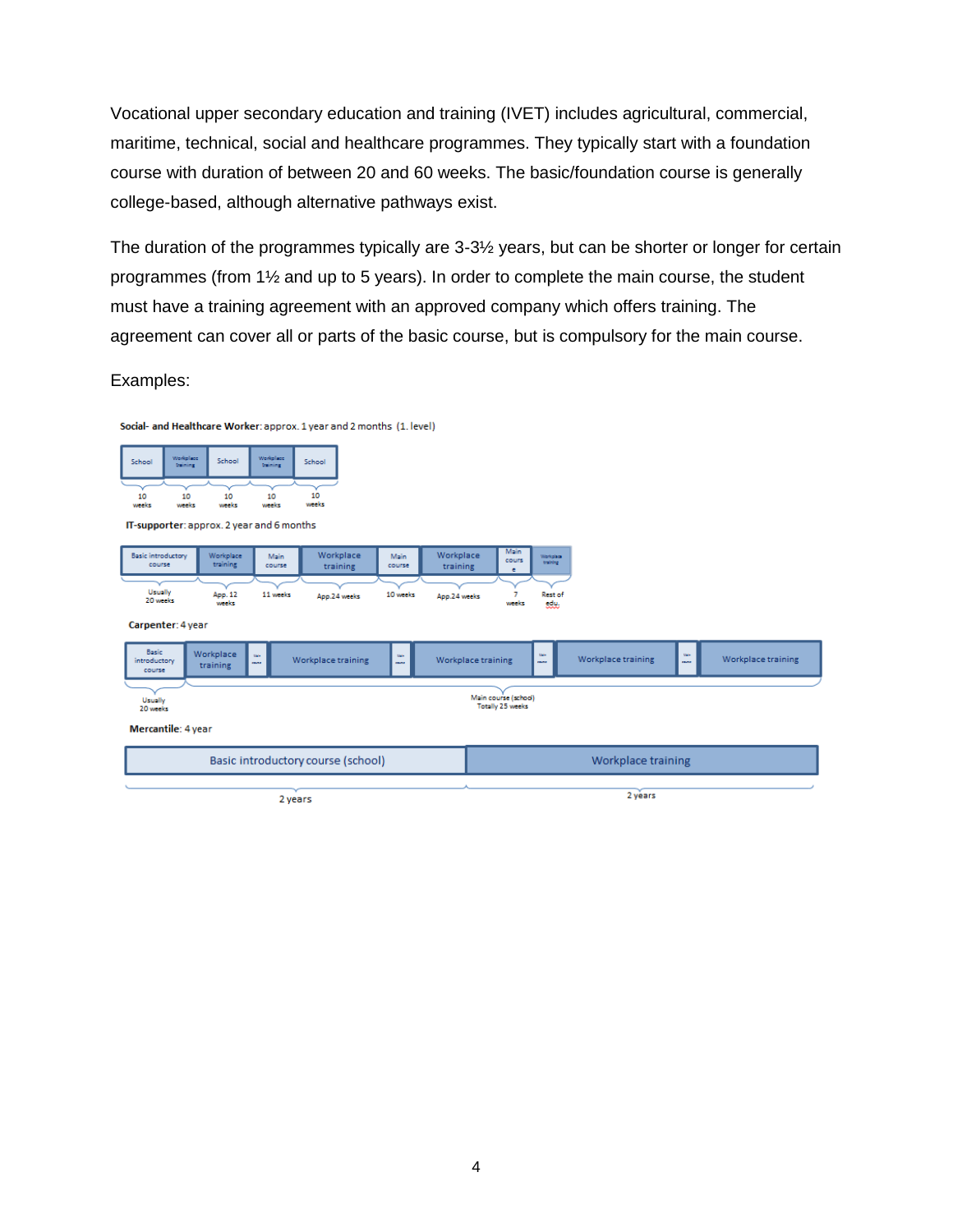The vocational programmes are organized in 12 clusters. Each cluster consists of a number of programmes:

| <b>Basic courses</b>                                       | Number of programmes in the cluster |
|------------------------------------------------------------|-------------------------------------|
| 1. Motor vehicle, aircraft and other means of<br>transport | 6 programmes                        |
| 2. Building and construction                               | 15 programmes                       |
| 3. Construction and user service                           | 3 programmes                        |
| 4. Animals, plants and nature                              | 9 programmes                        |
| 5. Body and style                                          | 3 programmes                        |
| 6. Human food                                              | 11 programmes                       |
| 7. Media production                                        | 7 programmes                        |
| <b>Business</b><br>8.                                      | 8 programmes                        |
| 9. Production and development                              | 30 programmes                       |
| 10. Electricity, management and IT                         | 7 programmes                        |
| 11. Health care and pedagogy                               | 4 programmes                        |
| 12. Transport and logistics                                | 7 programmes                        |

The objective of vocational education and training programmes is to motivate young people to complete a programme of training that can qualify them for employment and at the same time, accommodate the needs of the labour market.

The programmes aim to give the young people a taste of further education and active participation in society by developing the students' personal and social skills like building a spirit of independence and cooperation, and stimulating their awareness about innovation, environment and internationalization.

Those who have completed VET can immediately work within the line of industry or trade that is the focus of the programme. The target group of vocational education and training programmes are not only students who come directly after obtaining basic school education, but also adults with prior vocational experience.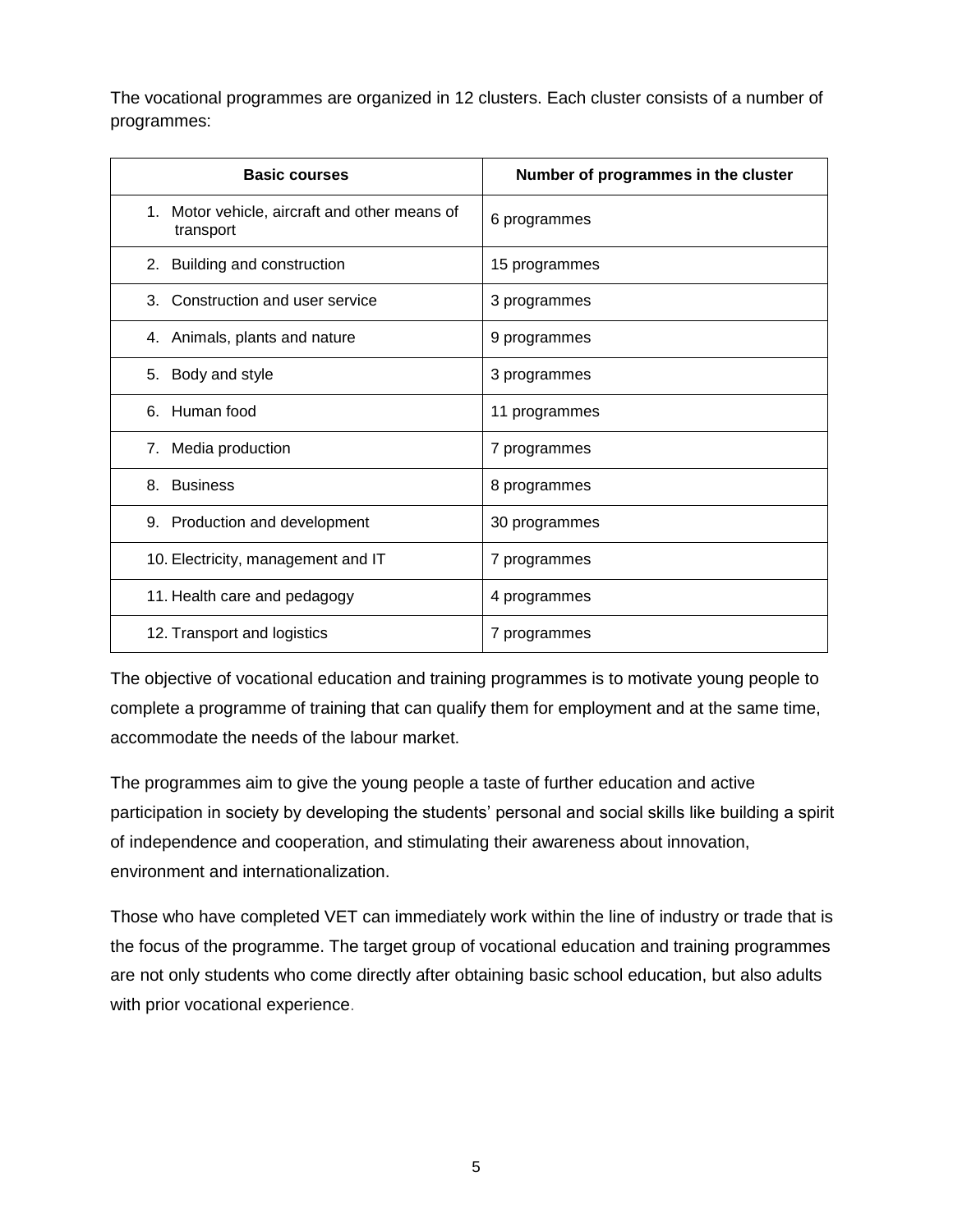The number of VET students per year is shown in the scheme below:

|                                               | 2004   | 2005   | 2006   | 2007   | 2008   | 2009   | 2010   | 2011   | 2012   |
|-----------------------------------------------|--------|--------|--------|--------|--------|--------|--------|--------|--------|
| <b>IVET/</b><br><b>Basic</b><br><b>Course</b> | 43,299 | 45.470 | 45,826 | 44,475 | 44,256 | 47,366 | 49,172 | 48.551 | 48.019 |
| <b>IVET/</b><br>Main<br><b>Course</b>         | 35,923 | 36.446 | 37,845 | 38,941 | 38,268 | 37,782 | 40,864 | 40,480 | 39,655 |

#### *Source*: <http://statweb.uni-c.dk/Databanken/uvmDataWeb/ShowReport.aspx?report=EAK-tilgang-erhudd>

All students must have their competences assessed in order to receive credit for prior learning. On this basis, the student, the college and if appropriate, the company offering practical training, draw up a plan for the student's training. The plan can be adjusted if the student changes his/her educational plans along the way.

The student's results are entered into the student's education book (portfolio/log-book), for example the marks the student is awarded and the guidance he/she receives, following each school-based and practical period, enabling the students to see where they need to improve. The personal education plan and education book are drawn up in an electronic system that can continuously register the parts of the programme that the student has completed.

## <span id="page-7-0"></span>**A.2. Combined Vocational and General Upper Secondary Education, EUX-Programme (New Academic Preparation Programme)**

Combined vocational and general upper secondary education (EUX) was introduced in 2010 and offers an opportunity for young people to obtain a qualification providing full access to both higher education and the skilled labour market. The programme is still in its early stages and is currently only offered in conjunction with 17 of the main programmes and at a few VET colleges, although others are under development. Programmes are developed by relevant national trade committees and approved by the Ministry of Education.

In terms of volume, 30 students approximately started a EUX-programme in the academic year 2010/11, approximately 400 students started in the academic year 2011/12 and approximately 700 students in the academic year 2012/13. It is expected that the number of applicants will increase significantly in the coming years.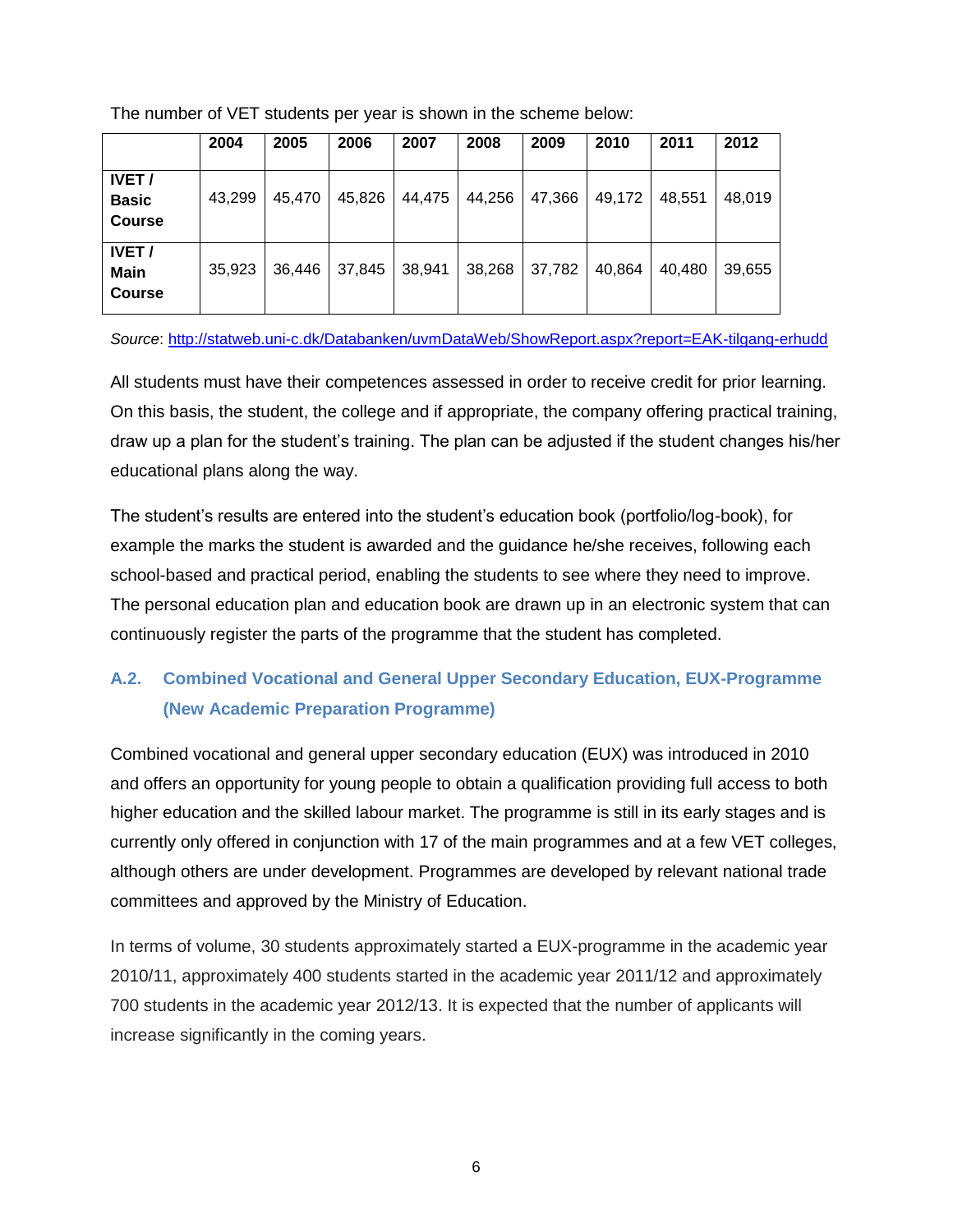The programme duration varies, just as it varies for main programmes, but it will be longer than standard IVET. Example:



The ability to choose EUX in the future will mainly depend on the final number of key areas and individual education placement herein. The EUX-programmes has been criticized by employers for being too expensive. This could be the reason why the programme has faced some initial problems in finding the necessary number of internships for the students.

## <span id="page-8-0"></span>**A.3. New Apprenticeship (***Ny Mesterlære***)**

Students who prefer practical training to school attendance can commence their vocational education in a company which offers practical training. In the 'New Apprenticeship' the student enters a training agreement with a company and during the first year must acquire the same as the students who have followed the basic programme at a college. This requires flexible adaptation on the part of the student, the company and the college. This option has been introduced to make access easier for students who are more inclined towards learning through practical methods. This especially applies for some of the technical vocational programmes and is not very common for the other programmes.

The practical training ends with a practical task. The solution of the task typically takes place in the company and is based on what the student has worked with in the period. The task is assessed pass/fail basis by a master and contact teachers together.

2.267 students have signed a training agreement in the new apprenticeship-scheme in 2013.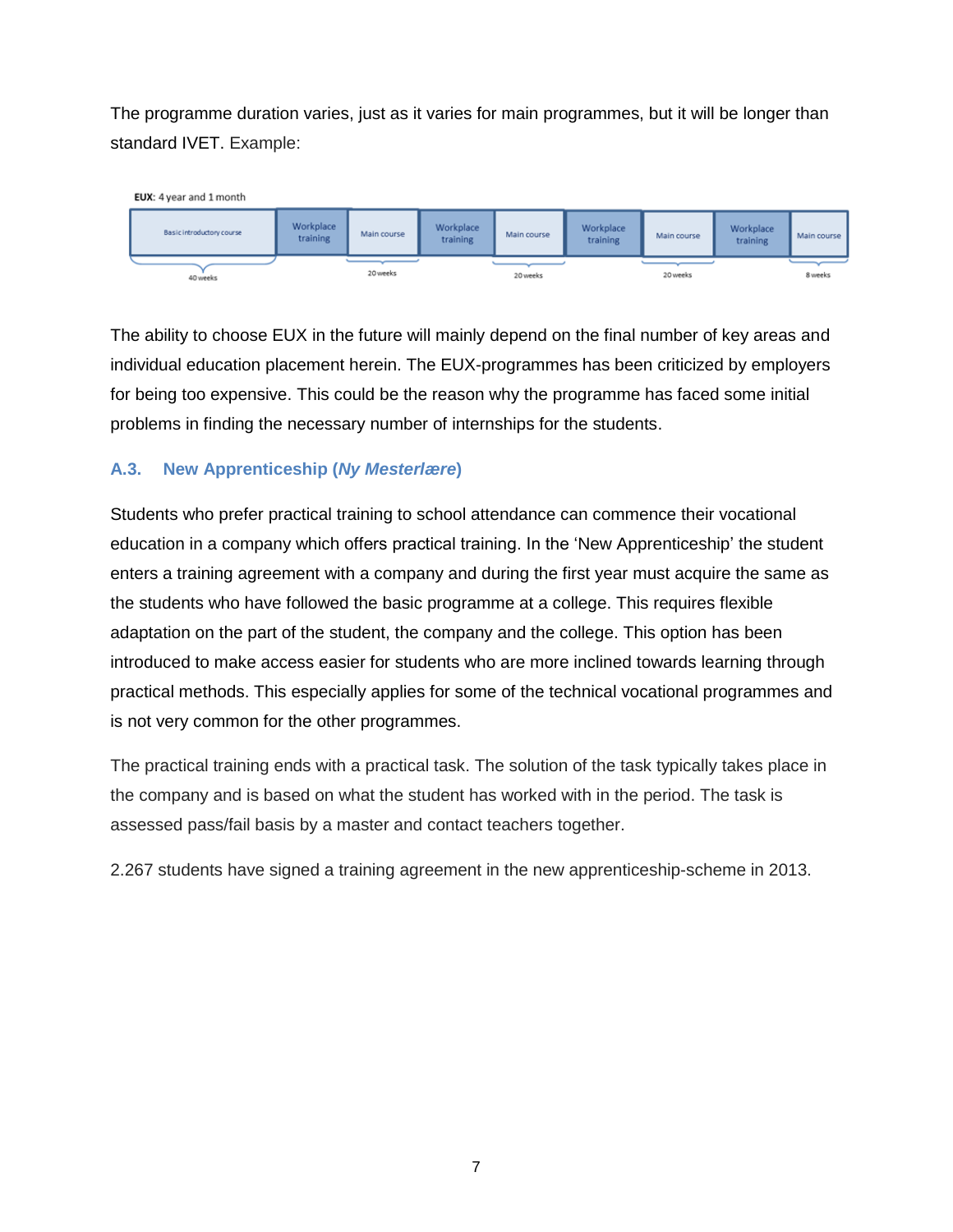## <span id="page-9-0"></span>**A.4. Basic Vocational Education and Training (egu)**

EGU is an alternating or sandwich-type training programme where practical training is combined with a subject-relevant school-based part in an overall 1½-3-year programme in which the school-based part lasts between 20 to 40 weeks.

The school-based elements are taken from a number of existing education and training programmes.

The objective of EGU is for the pupils to achieve personal, social and professional qualifications that both admit them to one of the other education and training programmes leading to a professional qualification, and provide a basis for employment. The programme and the competence aimed at, within a professional sector, are described in the EGU-pupil's personal education plan.

The young people in question are typically, practically-oriented, often come with a weak educational background, and are not very academically inclined. The annual intake to EGU was approximately 1500 pupils in 2012.

## <span id="page-9-1"></span>**A.5. Individual vocational education and training**

Individual vocational education and training programmes can be organized if a VET has not been established within a certain area of employment where a student can procure a training agreement. The VET can be composed of elements from different vocational education and training programmes, but a training agreement must be entered into. This option has up till now only been used by a few students.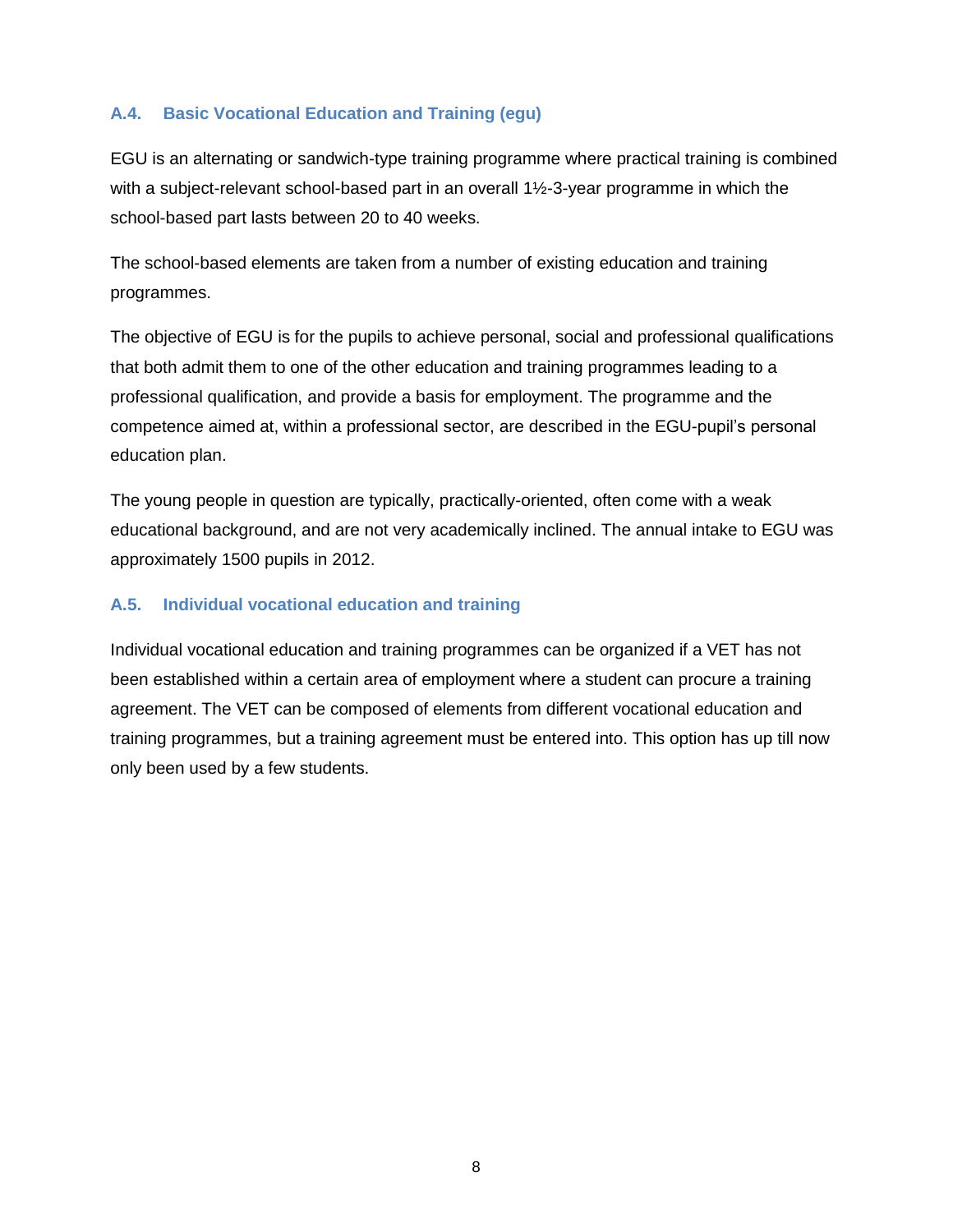#### <span id="page-10-0"></span>**B. Specific features of the above schemes/programmes**

#### <span id="page-10-1"></span>**B.1. Governance**

The Danish vocational education and training programmes are governed by target and performance management. The Danish Parliament (Folketing) decides the general framework for the vocational education and training system. This applies to the management, structure and objective of the programmes and also the frameworks for the institutions' tasks and development.

The social partners play an institutionalized role at all levels in the VET system. They make sure that the provision of VET is in line with the needs and demands of the labour marked and they are in close contact with the Ministry of Education where they are advising the Ministry on principle matters concerning VET.

In addition to the social partners, the other stakeholders in the area are also involved in the overall management of the programmes. The Minister for Education appoints a Council for Vocational Training, which consists of a number of members nominated by the social partners. There are, in addition, representatives of managements, teachers and students. The possibility also exists to appoint special experts. The task of the Council is, on the general level, to give advice on the educational issues concerning the vocational education and training system, for example on structure, accreditation of colleges and on the framework for content and assessment. In addition, the Ministry of Education can appoint Development Committees so that new job areas can quickly be investigated and, where appropriate, be covered by education and training programmes.

The members of the Development Committees will typically be representatives from the Ministry of Education, the Ministry of Employment, researchers in labour market and vocational training areas and other stakeholders. This typically takes place in completely new areas with no existing trade committees.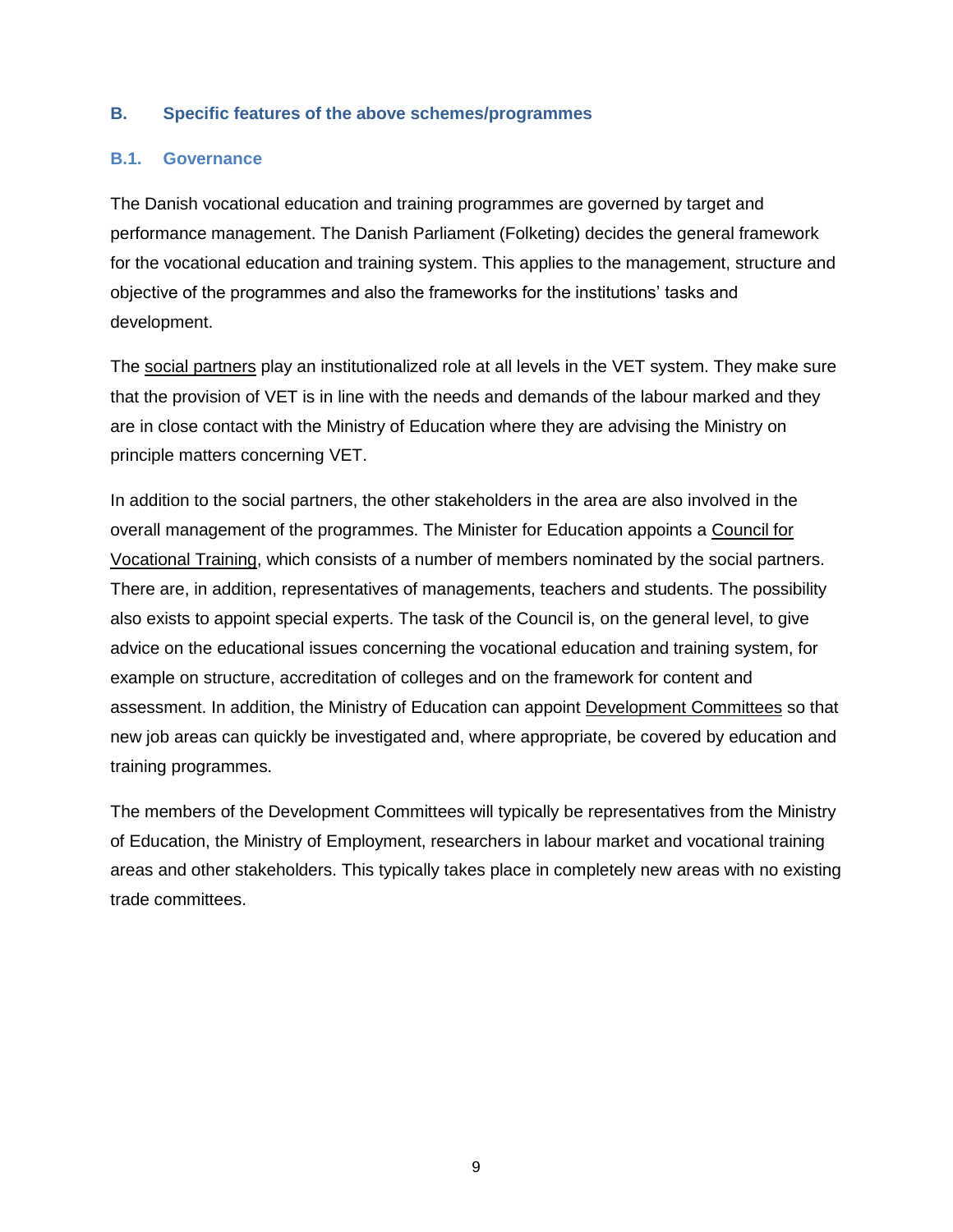The employers and employees set up a number of trade committees - approximately 50 in Denmark. The trade committees lay down the detailed content of the education and training programmes within the general framework. This applies to the duration and structure of the programmes, their objectives and assessment, as well as the distribution between practical training and school-based teaching. The committees are obliged to follow the development on the labour market and on this basis to take the initiative to new education and training programmes and adjustments to or closing of existing programmes, if not required any more, by the labour market. It is also the Trade Committees that assess and approve enterprises as qualified as training establishments and the Trade Committees are also the place where conflicts are resolved between the enterprise providing practical training and the apprentice.

At the colleges, the trade committees appoint local education committees for each of the programmes at the college. At the local level, they are required to advise the colleges about the planning of the program and work towards the development of cooperation with local trade and industry and strive to obtain more internship.

The VET providers – the colleges in Denmark – are self-governing institutions led by governing boards with representation of teachers, students, administrative staff and the social partners. The colleges assume the everyday responsibility for teaching and examination. They work closely with the trade committees in determining course content and the long term development of VET in Denmark.

#### <span id="page-11-0"></span>**B.2. Support for companies (SME), offering company placements**

The cooperation between vocational colleges and companies is supported by a group of professionals at the colleges, LOP-konsulenter (consultants working with placements in companies). All Danish VET institutions have these professionals working in their staff.

There is free admission to almost all the basic VET programmes, EUX-programmes and the new apprentice. Most students commence their vocational education with a basic programme at a college, but they can also start directly in a company and take the basic programme after a period of time at the company.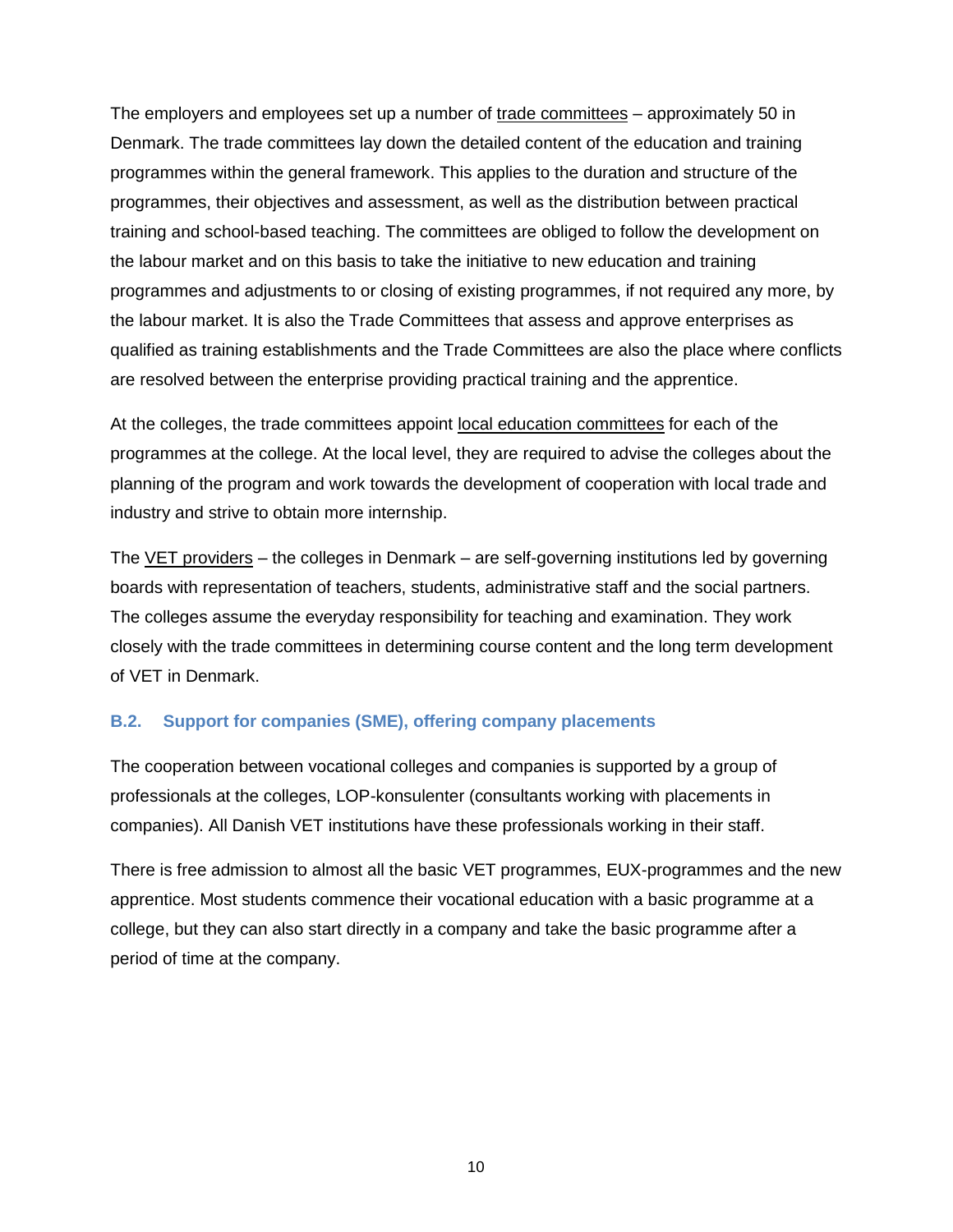The school-based part of the vocational education and training programmes is financed by the state on the basis of a taximeter system (pay per student).

The student receives wages from the company for his or her work during the practical training. The Employers' Reimbursement Fund (AUB) reimburses the company for the student's wages when the student is attending college. All companies, both public and private, contribute with a fixed annual amount to this fund for each of their employees – no matter if they have apprentices or not. The students are expected to finance their wages through productive work during their internships. Teaching is free of charge for the students, and students in the basic programme who do not have a training agreement can receive grants from the Danish State Education Grant and Loan Schemes if they meet the required criteria. During the school-based part of the programme, EGU pupils receive a weekly school allowance.

#### <span id="page-12-0"></span>**B.3. New practical training centers**

In 40-50 percent of the vocational programmes, school-based practical training is offered to students who are unable to obtain an internship within a reasonable time limit (2 months). This is part of the educational guarantee. However, it is imperative that the student, at first, tries himself/ herself to obtain a practical training contract. Furthermore, the student has to be prepared and ready, both in terms of education and physical condition to embark on a vocational education programme.

In September 2013, the Danish government and the Ministry of Education decided to establish 50 new practical training centers in connection with selected vocational colleges all over Denmark aiming to offer a school based practical training in company-like surroundings.

An intense focus on quality in training and development of teachers/trainers competencies shall ensure that students without an ordinary training agreement can get same level of practical training as it would be in a company.

The training centers represent a new way of practice placement and vocational colleges will have a greater share of responsibility for putting together a student's total education plan if the student has not received a regular training contract with an employer for the entire education programme.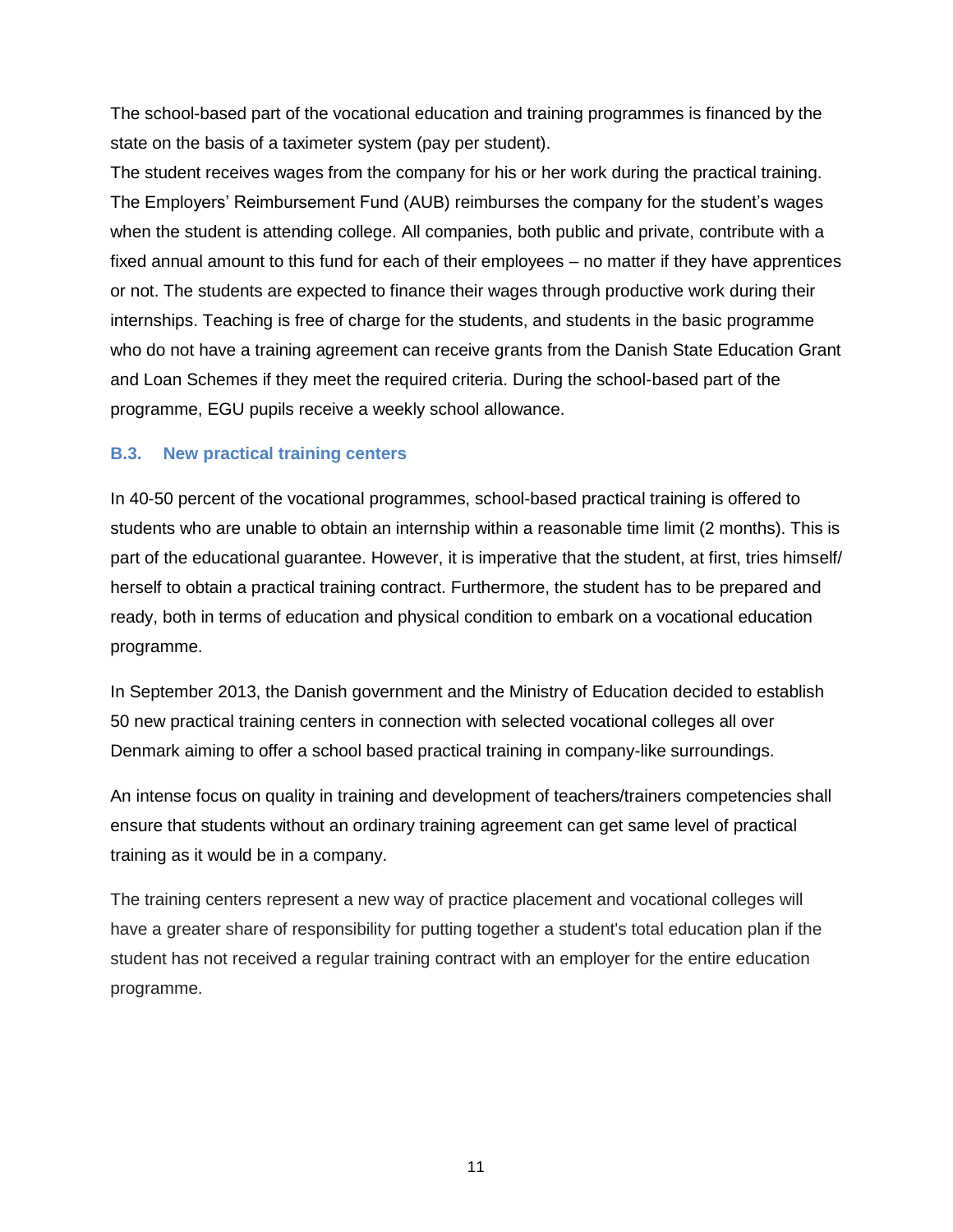In connection with the establishment of training centres, the legislation has been revised in order to give more flexibility for the students who do not have a full contract with a company. It means that the student with help from the training center can get short time contracts in different companies, so that they can have as much practical training as possible in their educational pathway. At the same time, new models for combination of ordinary internship and training in the new training centers are introduced, and efforts are made to strengthen the use of internships abroad according to the so called *PIU-ordning* (Practice Abroad).

## <span id="page-13-0"></span>**B.4. Career guidance**

Every vocational college has a number of educational guidance counsellors supporting and guiding the students in completing their education and training programmes. At the vocational college, the student is also assigned a 'contact teacher' who is to contribute to a good educational environment and support the individual student. Students with special needs will receive the support of a mentor. In special cases, they can be offered psychological support.

In line with the VET reform that was passed in Parliament in August 2014, there is also a proposal of a new reform in guidance aiming to support the connection between compulsory school and VET focusing on the students with special needs.

The college is obliged to actively assist the student to find practical placements in companies and also receives a special grant for this work, including a grant for each training agreement entered by the students and registered by the college.

## <span id="page-13-1"></span>**B.5. Quality assurance in work-based learning and/or apprenticeship**

Supervision of vocational education and training programmes and the vocational colleges is the task of the Ministry of Education. The trade committees approve the companies to undertake training during an internship and are responsible for monitoring the in-company training.

Following consultation with the national Council for Vocational Training, the Ministry accredits the colleges' supply of VET programmes based on a number of criteria.

There is a requirement that all colleges have a quality control and management system for continuous quality assessment and development in which self-evaluation on the basis of the college's results, forms a part. The results must be made public on the college website together with a follow-up plan for improvement. Many colleges are parts of networks to compare their results and for mutual inspiration. All the VET programmes and colleges can be included in evaluations carried out by the Danish Evaluation Institute.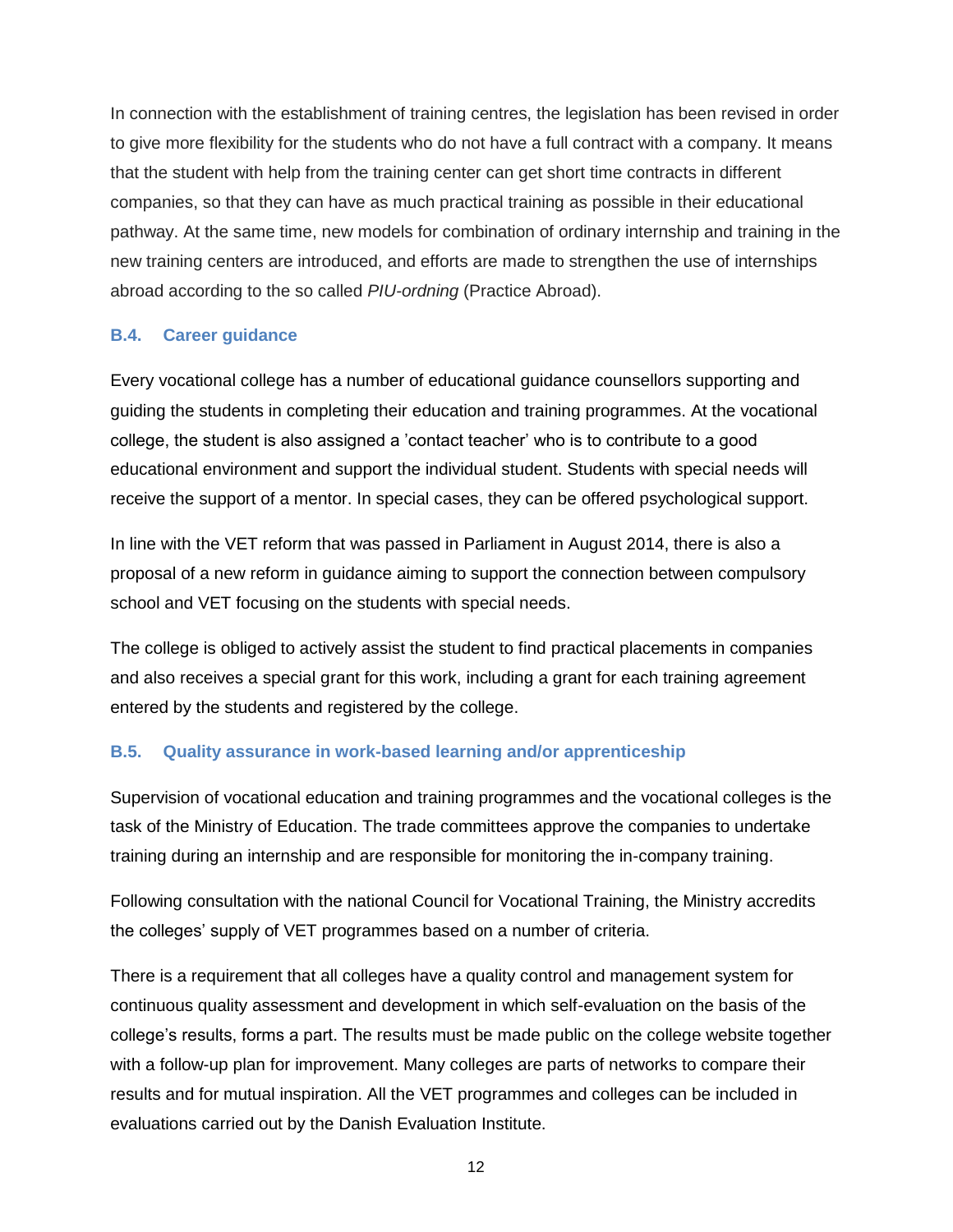The trade committees are obliged to conduct continuous quality development and quality assurance of the educational and training programmes and the companies offering practical training. In particular, they must follow developments in employment and completion rates of the trainees. They are in continuous dialogue with the Ministry concerning the education and training programmes.

## <span id="page-14-0"></span>**B.6. Enhanced programme attractiveness**

In 2013, the Danish government launched a proposal for a reform of the Danish VET system, 'Skilled for the future'. This proposal is passed in Parliament in the summer of 2014 and contains a lot of initiatives aiming to enhance the attractiveness of the Danish VET system.

Some of the most important initiatives are:

- 1. Clear targets
- 2. An attractive education environment for youth education and training
- 3. A more simple structure and more clarity in the VET system
- 4. Better opportunities for further education and training
- 5. New VET track for adults aged 25 and over
- 6. Clear access requirements and better training options for all young people
- 7. New vocational 10th grade (eud10)
- 8. New combined youth education
- 9. More and better teaching to provide higher skilled graduates
- 10. Continued efforts to create internships and enhanced training guarantee
- 11. Focusing the guidance

*The reform is expected to be implemented from August 2015.*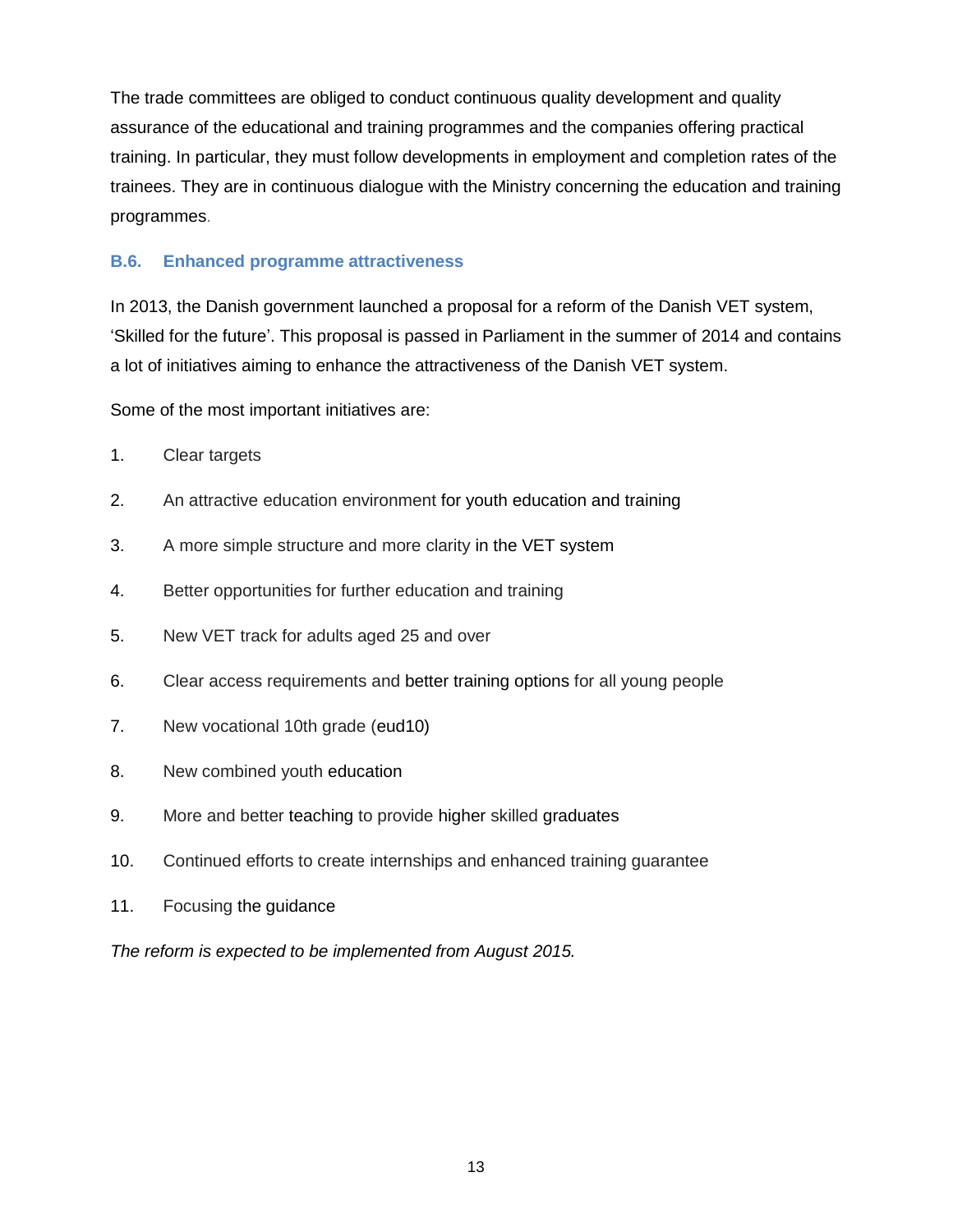#### <span id="page-15-0"></span>**C. Main strengths and weaknesses of the schemes/programmes**

The Danish system of apprenticeship schemes and programmes for work-based learning can be characterized as a flexible and enhanced system for apprenticeship. The key elements described above represent a modern flexible system of combining school-based learning and practical training in companies and is – due to the strong involvement of social partners – able to face and tackle new societal and educational changes rapidly.

Due to the strong dependence of practical placements in companies, the dual system is however vulnerable, when companies in times of economic crisis are restrictive concerning the creation of such placements.

For the time being 5,817 VET students (May 2014) are active in VET having no contract with a company and 6,441 students are enrolled in the practical training centers. Thus 12,258 VET students are in an unsatisfactory situation in VET.

In May 2014 the Danish government has launched a plan for growth (Vækstplan.dk) where one of the targets is to create 1000 new internships per year. The plan is going to be negotiated with the social partners in the summer of 2014.

Generally the entire VET system in Denmark has faced three main problems:

- 1. There is a tendency towards a lower search for apprenticeship programmes in Denmark (lack of attractiveness)
- 2. The drop-out rate is high (nearly 50%)
- 3. The system is sensitive to the market conditions which leads to a lack of internships

In order to solve these problems, the Danish government launched a proposal for a reform of the national VET system in the autumn 2013 called 'Skilled for the future', that was passed in Parliament August 2014.

Approximately 900 million Danish kroner (120 million euro) are set aside in the period 2014-20 for the initiatives in the VET reform.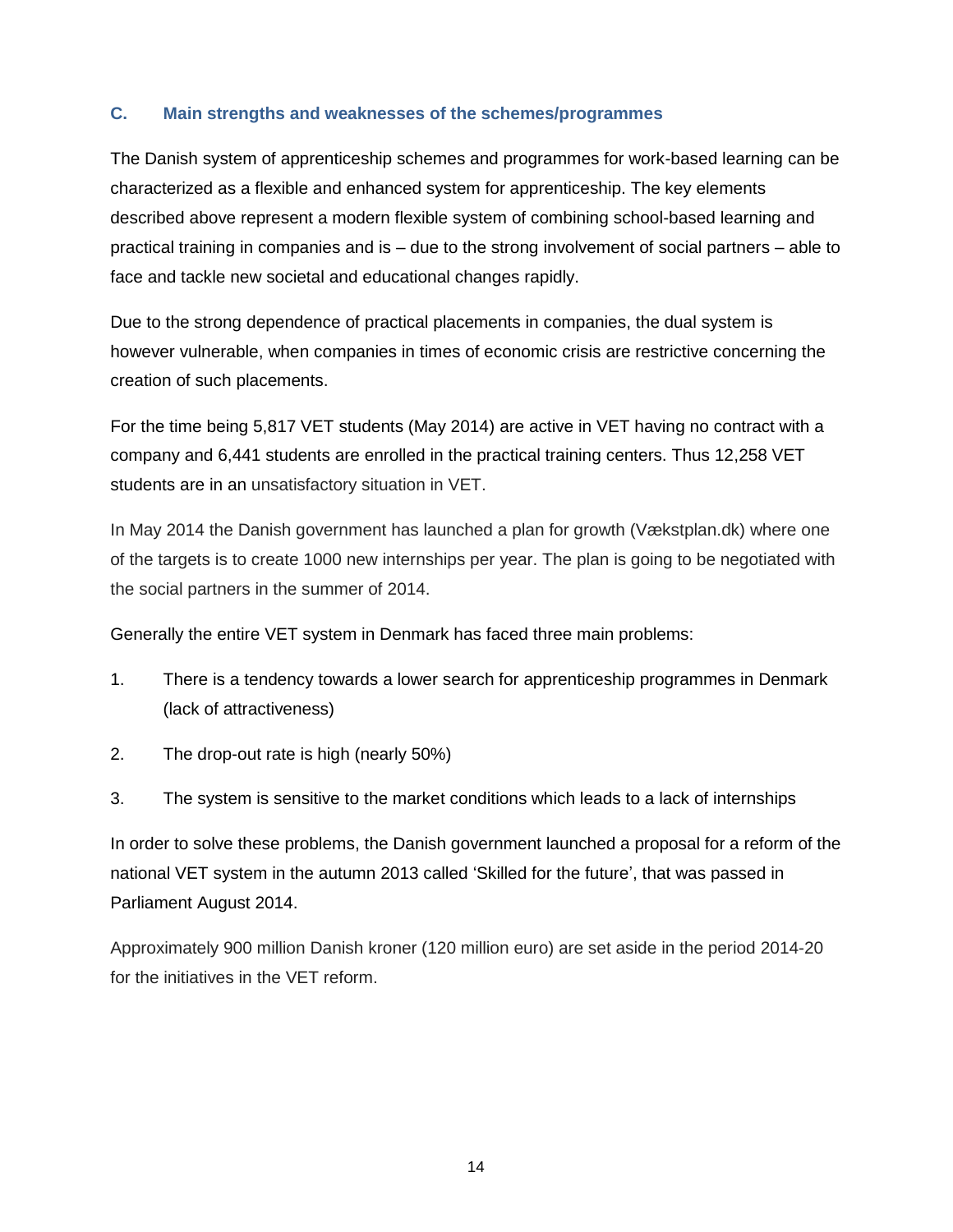The government's proposal must result in at least 25 % of youth cohort should choose a vocational education after the 9th or 10th grade in 2020. By 2025 the figure is expected to reach 30 percent. In addition, a larger percentage of the youth cohort is expected to complete vocational education and training.

Today there is nearly 50% drop-out along the way, but the goal is that in 2020, 60% should complete, and in 2025 it should be 67% of a youth cohort that complete their vocational education and training.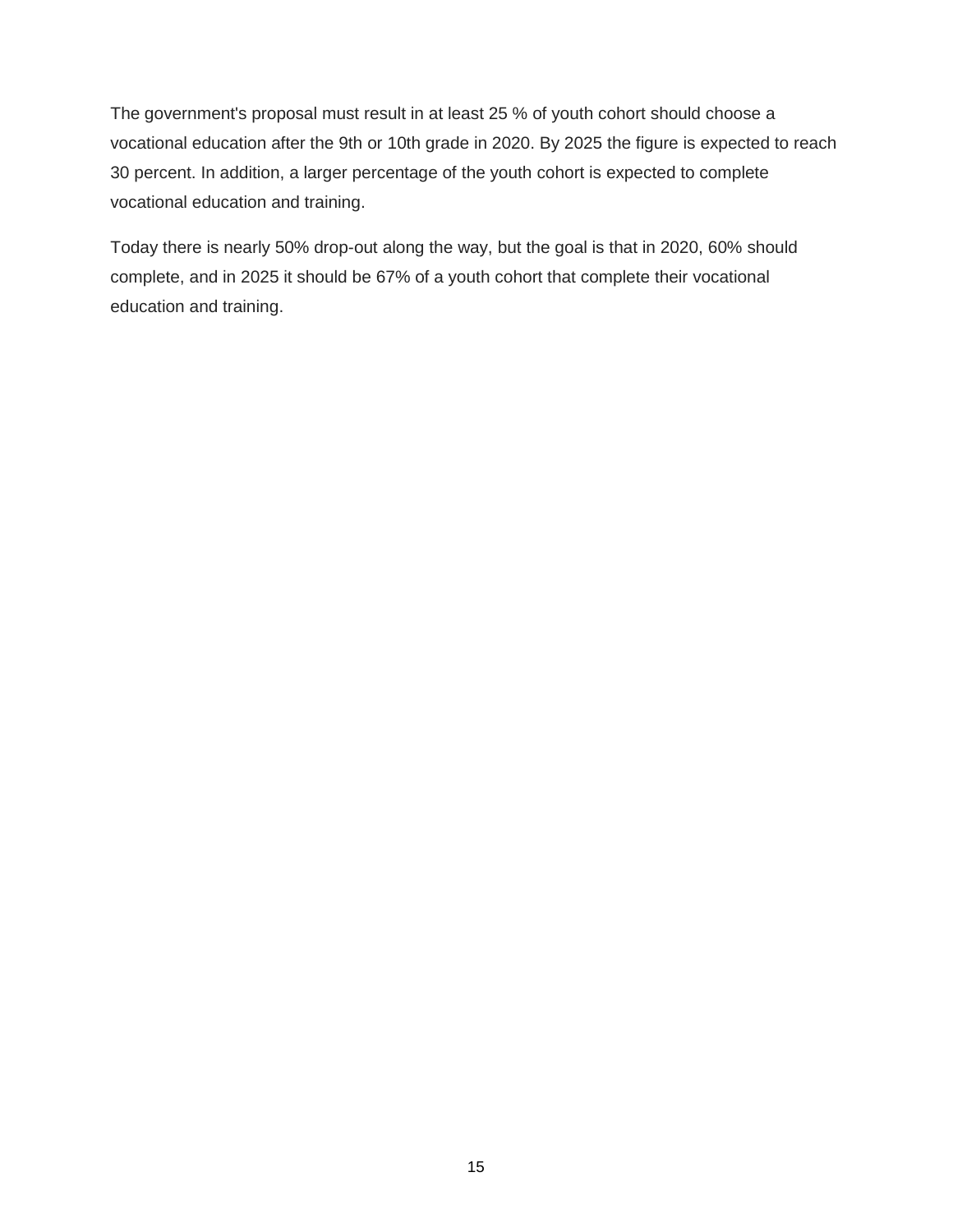## <span id="page-17-0"></span>**D. Conclusions**

The Danish model for apprenticeship/work based learning undergoes for the time being a significant change in order to enhance the attractiveness of the system.

In 2013, it was decided to establish 50 new professional centers for practical learning in connection with the vocational colleges aiming to offer practical training for students without a training agreement

In the end of 2013 a reform of the Danish VET system – in line with a reform of primary education (*Folkeskolen*) that was passed in 2013 – is designed to simplify and qualify the apprenticeship based education and training. The purpose of the proposal is to enhance the attractiveness of VET in general and to reduce the high drop-out rates in VET.

The reform intends to develop the VET system with special regard to the practical part of the dual system. A key element in the VET reform is the effort to create more practical placements in companies and in this way strengthen the dual VET system. The Danish VET system is broadly regarded as well-developed and well-functioning, but an education system depending on the willingness by companies to make placements available is clearly vulnerable, especially when an economic crisis is the condition.

The VET reform also has a strong focus on higher competences for both teachers and students which intentionally should give a quality lift to the VET system in total and strengthen the attractiveness.

On the other hand, a new Social Assistance Reform will have the consequence that unemployed people under the age of 30 who receive social benefits will be obliged to take an education. This will bring new challenges to the VET system.

In 2013-14 the problems related to VET has been placed very significant on the public agenda and in the political debate in Denmark.

In succeeding with the reform of the primary education sector (*Folkeskolen*) – via stronger bridge building to the vocational education and training and via an enhanced preparation of students (development of the vocational introductionary activities (UEA-*undervisningen*) – and with the reform of the VET systems (higher quality, better teacher qualifications, more internships) then Denmark can continue having a VET system providing the enterprises with highly skilled labour and with a high level of employment among young people.